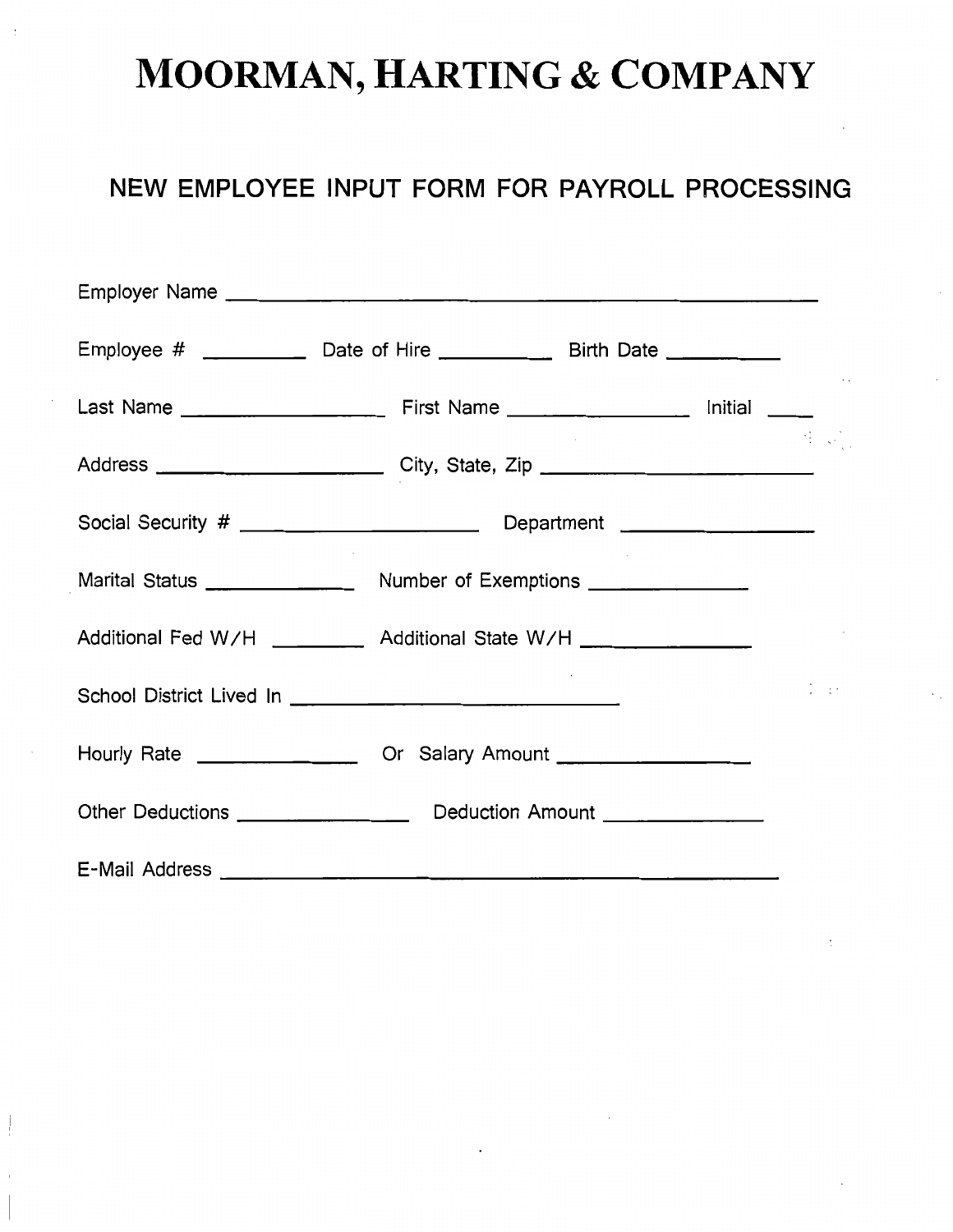| $\mathsf{f}_{\mathsf{form}}$ <b>W-4</b>                  |                |                                                        | <b>Employee's Withholding Certificate</b>                                                                                                                                                    |     | OMB No. 1545-0074                                                                                                                |  |  |  |
|----------------------------------------------------------|----------------|--------------------------------------------------------|----------------------------------------------------------------------------------------------------------------------------------------------------------------------------------------------|-----|----------------------------------------------------------------------------------------------------------------------------------|--|--|--|
| Department of the Treasury I<br>Internal Revenue Service |                |                                                        | Complete Form W-4 so that your employer can withhold the correct federal income tax from your pay.<br>Give Form W-4 to your employer.<br>▶ Your withholding is subject to review by the IRS. |     |                                                                                                                                  |  |  |  |
| Step 1:                                                  | (a)            | First name and middle initial                          | Last name                                                                                                                                                                                    | (b) | Social security number                                                                                                           |  |  |  |
| <b>Enter</b><br>Personal<br>Information                  | <b>Address</b> | City or town, state, and ZIP code                      |                                                                                                                                                                                              |     | Does your name match the<br>name on your social security<br>card? If not, to ensure you get<br>credit for your earnings, contact |  |  |  |
|                                                          |                | SSA at 800-772-1213 or go to<br><b>HOLDLE COO COLL</b> |                                                                                                                                                                                              |     |                                                                                                                                  |  |  |  |

*www.asa.gov.*  (c) Single or Married filing separately Birthdate D Married filing Jointly or Qualifying wldow(er) D Head of household (Check only If you're unmarried and pay more than half the costs of keeping up a home for yourself and a qualifying lndlvldual.)

**Complete Steps 2-4 ONLY if they apply to you; otherwise, skip to Step 5. See page 2 for more information on each step, who can claim exemption from withholding, when to use the estimator at www.irs.gov/W4App, and privacy.** claim exemption from withholding, when to use the estimator at www.irs.gov/W4App, and privacy.

| Complete this step if you (1) hold more than one job at a time, or (2) are married filing jointly and your spouse<br>also works. The correct amount of withholding depends on income earned from all of these jobs.        |
|----------------------------------------------------------------------------------------------------------------------------------------------------------------------------------------------------------------------------|
| Do only one of the following.<br>$\bullet$ . In attack that                                                                                                                                                                |
| (a) Use the estimator at www.irs.gov/W4App for most accurate withholding for this step (and Steps 3-4); or                                                                                                                 |
| (b) Use the Multiple Jobs Worksheet on page 3 and enter the result in Step 4(c) below for roughly accurate withholding; or                                                                                                 |
| (c) If there are only two jobs total, you may check this box. Do the same on Form W-4 for the other job. This option<br>is accurate for jobs with similar pay; otherwise, more tax than necessary may be withheld $\ldots$ |
|                                                                                                                                                                                                                            |

**TIP:** To be accurate, submit a 2021 Form W-4 for all other jobs. If you (or your spouse) have self-employment Income, including as an Independent contractor, use the estimator.

**Complete Steps 3-4(b) on Form W-4 for only ONE of these jobs.** Leave those steps blank for the other jobs, (Your withholding will be most accurate if you complete Steps 3-4(b) on the Form W-4 for the highest paying job.)  $\mathcal{L}(\xi^{\alpha})$ 

| Step 3:                        | If your total income will be \$200,000 or less (\$400,000 or less if married filing jointly):                                                                                                                                                                                                                                                                                                            |             |     |      |
|--------------------------------|----------------------------------------------------------------------------------------------------------------------------------------------------------------------------------------------------------------------------------------------------------------------------------------------------------------------------------------------------------------------------------------------------------|-------------|-----|------|
| Claim<br><b>Dependents</b>     | Multiply the number of qualifying children under age 17 by \$2,000 $\blacktriangleright$ \$                                                                                                                                                                                                                                                                                                              |             |     |      |
|                                | Multiply the number of other dependents by \$500 $\ldots$ , $\blacktriangleright$ \$                                                                                                                                                                                                                                                                                                                     |             |     |      |
|                                | Add the amounts above and enter the total here $\cdots$ , $\cdots$ , $\cdots$ , $\cdots$ , $\cdots$                                                                                                                                                                                                                                                                                                      | 3           | 1\$ |      |
| Step 4<br>(optional):<br>Other | (a) Other income (not from jobs). If you want tax withheld for other income you expect<br>this year that won't have withholding, enter the amount of other income here. This may<br>include interest, dividends, and retirement income $\cdots$ , $\cdots$ , $\cdots$ , $\cdots$ , $\cdots$                                                                                                              | 4(a)  \$    |     |      |
| <b>Adjustments</b>             | (b) Deductions. If you expect to claim deductions other than the standard deduction<br>and want to reduce your withholding, use the Deductions Worksheet on page 3 and<br>enter the result here result of the result of the result of the result of the result of the result of the result of the result of the result of the result of the result of the result of the result of the result of the resu | $4(b)$ \$   |     |      |
|                                | (c) Extra withholding. Enter any additional tax you want withheld each pay period                                                                                                                                                                                                                                                                                                                        | $ 4(c) $ \$ |     | 1.11 |

| Step 5:<br>Sign<br>Here  | Under penalties of perjury, I declare that this certificate, to the best of my knowledge and belief, is true, correct, and complete.<br>Employee's signature (This form is not valid unless you sign it.) |                             | Date                                    |                 |
|--------------------------|-----------------------------------------------------------------------------------------------------------------------------------------------------------------------------------------------------------|-----------------------------|-----------------------------------------|-----------------|
| <b>Employers</b><br>Only | Employer's name and address                                                                                                                                                                               | First date of<br>employment | Employer Identification<br>number (EIN) |                 |
|                          | For Privacy Act and Paperwork Reduction Act Notice, see page 3.                                                                                                                                           | Cat. No. 10220Q             |                                         | Form W-4 (2021) |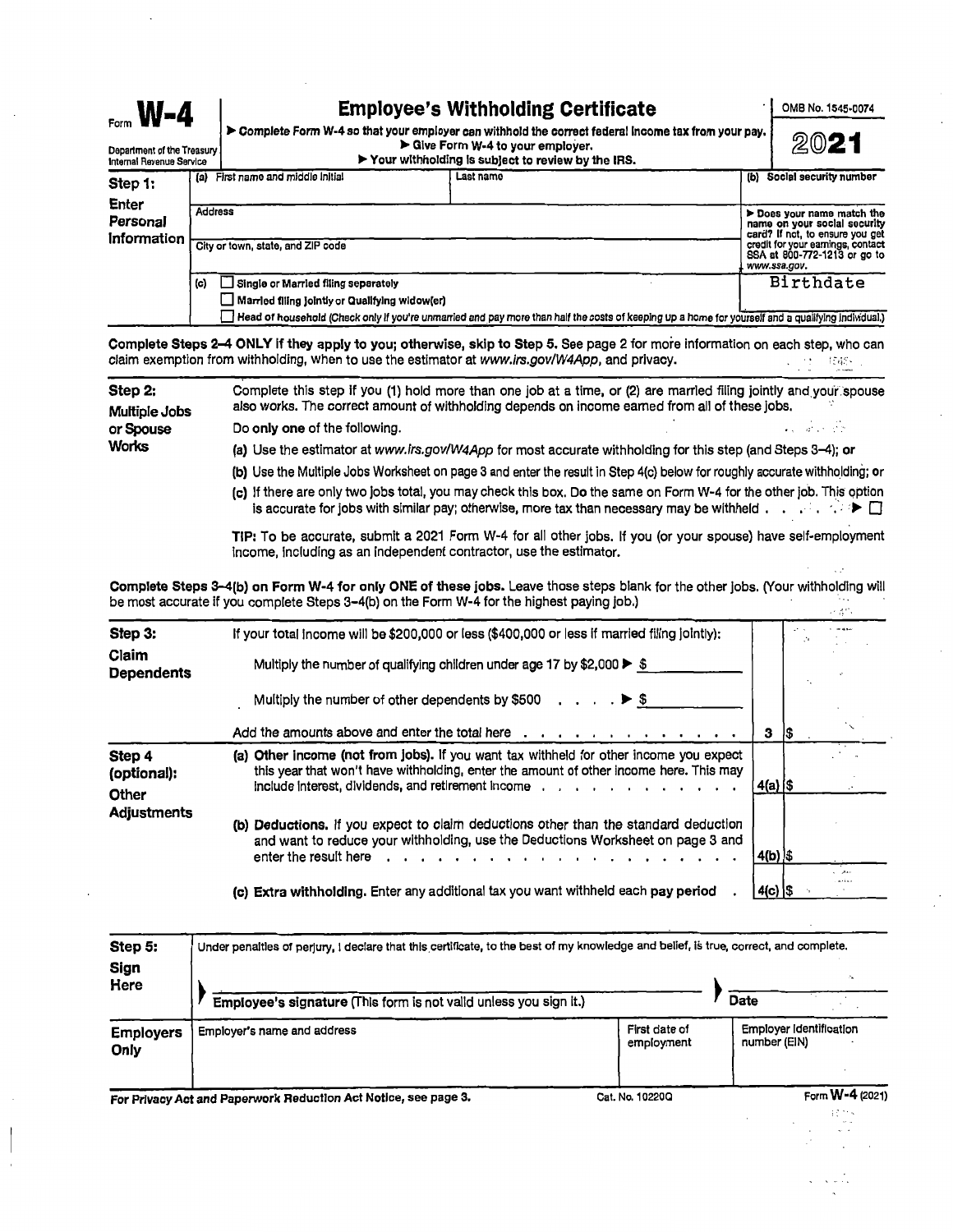#### **General Instructions**

#### **Future Developments**

For the latest information about developments related to Form W-4, such as legislation enacted after it was published, go to www.lrs.gov/FormW4.

#### **Purpose of Form**

Complete Form W-4 so that your employer can withhold the correct federal income tax from your pay. If too little is withheld, you will generally owe tax when you file your tax return and may owe a penalty. If too much is withheld, you will generally be due a refund. Complete a new Form W-4 when changes to your personal or financial situation would change the entries on the form. For more information on withholding and when you must furnish a new Form W-4, see Pub. 505, Tax Withholding and Estimated Tax.

Exemption from withholding. You may claim exemption from withholding for 2021 if you meet both of the following conditions: you had no federal income tax liablllty in 2020 and you expect to have no federal income tax liability in 2021. You had no federal income tax liability in 2020 if (1) your total tax on line 24 on your 2020 Form 1040 or 1040-SR is zero (or less than the sum of lines 27, 28, 29, and 30), or (2) you were not required to file a return because your income was below the filing threshold for your correct fillng status. If you claim exemption, you will have no income tax withheld from your paycheck and may owe taxes and penalties when you file your 2021 tax return. To claim exemption from withholding, certify that you meet both of the conditions above by writing "Exempt" on Form W-4 In the space below Step 4(c). Then, complete Steps 1 (a), 1 (b), and 5. Do not complete any other steps. You will need to submit a new Form W-4 by February 15, 2022.

**Your privacy.** If you prefer to limit information provided in Steps 2 through 4, use the online estimator, which will also increase accuracy.

As an alternative to the estimator: if you have concerns with Step 2(c), you may choose Step 2(b); if you have concerns with Step 4(a), you may enter an additional amount you want withheld per pay period in Step 4(c). If this is the only job in your household, you may instead check the box in Step 2(c), which will increase your withholding and significantly reduce your paycheck (often by thousands of dollars over the year).

**When to use the estimator.** Consider using the estimator at www.irs.gov/W4App if you:

1. Expect to work only part of the year;

2. Have dividend or capital gain income, or are subject to additional taxes, such as Additional Medicare Tax;

3. Have self-employment income (see below); or

4. Prefer the most accurate withholding for multiple job situations.

**Self-employment.** Generally, you will owe both income and self-employment taxes on any self-employment income you receive separate from the wages you receive as an employee. If you want to pay these taxes through withholding from your wages, use the estimator at www.irs.gov/W4App to figure the amount to have withheld.

**Nonresident alien.** If you're a nonresident alien, see Notice 1392, Supplemental Form W-4 Instructions for Nonresident Aliens, before completing this form.

#### **Specific Instructions**

Step 1(c). Check your anticipated filing status. This will determine the standard deduction and tax rates used to compute your withholding.

**Step 2.** Use this step if you (1) have more than one job at the same time, or (2) are married filing jointly and you and your spouse both work.

Option **(a)** most accurately calculates the additional tax you need to have withheld, while option **{b}** does so with a little less accuracy.

If you (and your spouse) have a total of only two jobs, you may instead check the box in option **(c).** The box must also be checked on the Form W-4 for the other job. If the box Is checked, the standard deduction and tax brackets will be cut in half for each job to calculate withholding. This option is roughly accurate for jobs with similar pay; otherwise, more tax than necessary may be withheld, and this extra amount will be larger the greater the difference In pay is between the two lobs.



**Multiple jobs.** Complete Steps 3 through 4(b) on only one Form W-4. Withholding will be most accurate if you do this on the Form W-4 for the highest paying job.

Step 3. This step provides instructions for determining the amount of the child tax credit and the credit for other dependents that you may be able to claim when you file your tax return. To qualify for the child tax credit, the child must be under age 17 as of December 31, must be your dependent who generally lives with you for more than half the year, and must have the required social security number. You may be able to claim a credit for other dependents for whom a child tax credit can't be claimed, such as an older child or a qualifying relative. For additional eligibility. requirements for these credits, see Pub. 972, Child Tax Credit and Credit for Other Dependents. You can also -. include **other tax credits** in this step, such as education tax credits and the foreign tax credit. To do so, add an estimate of the amount for the year to your credits for dependents and enter the total amount in Step 3. Including these credits will increase your paycheck and reduce the amount of any refund you may receive when you file your tax return.

#### **Step 4 (optional).**

**Step 4(a).** Enter in this step the total of your other estimated income for the year, if any. You shouldn't include income from any jobs or self-employment. If you complete Step 4(a), you likely won't have to make estimated tax payments for that income. If you prefer to pay estimated tax rather than having tax on other income withheld from your paycheck, see Form 1040-ES, Estimated Tax for Individuals.

**Step** 4(b). Enter in this step the amount from the Deductions Worksheet, line 5, if you expect to claim deductions other than the basic standard deduction on your 2021 tax return and want to reduce your withholding to account for these deductions. This Includes both Itemized deductions and other deductions such as for student loan interest and IRAs.

**Step 4(c).** Enter in this step any additional tax you want withheld from your pay **each pay period,** Including any amounts from the Multiple Jobs Worksheet, line 4. Entering an amount here will reduce your paycheck and will either increase your refund or reduce any amount of tax that you owe.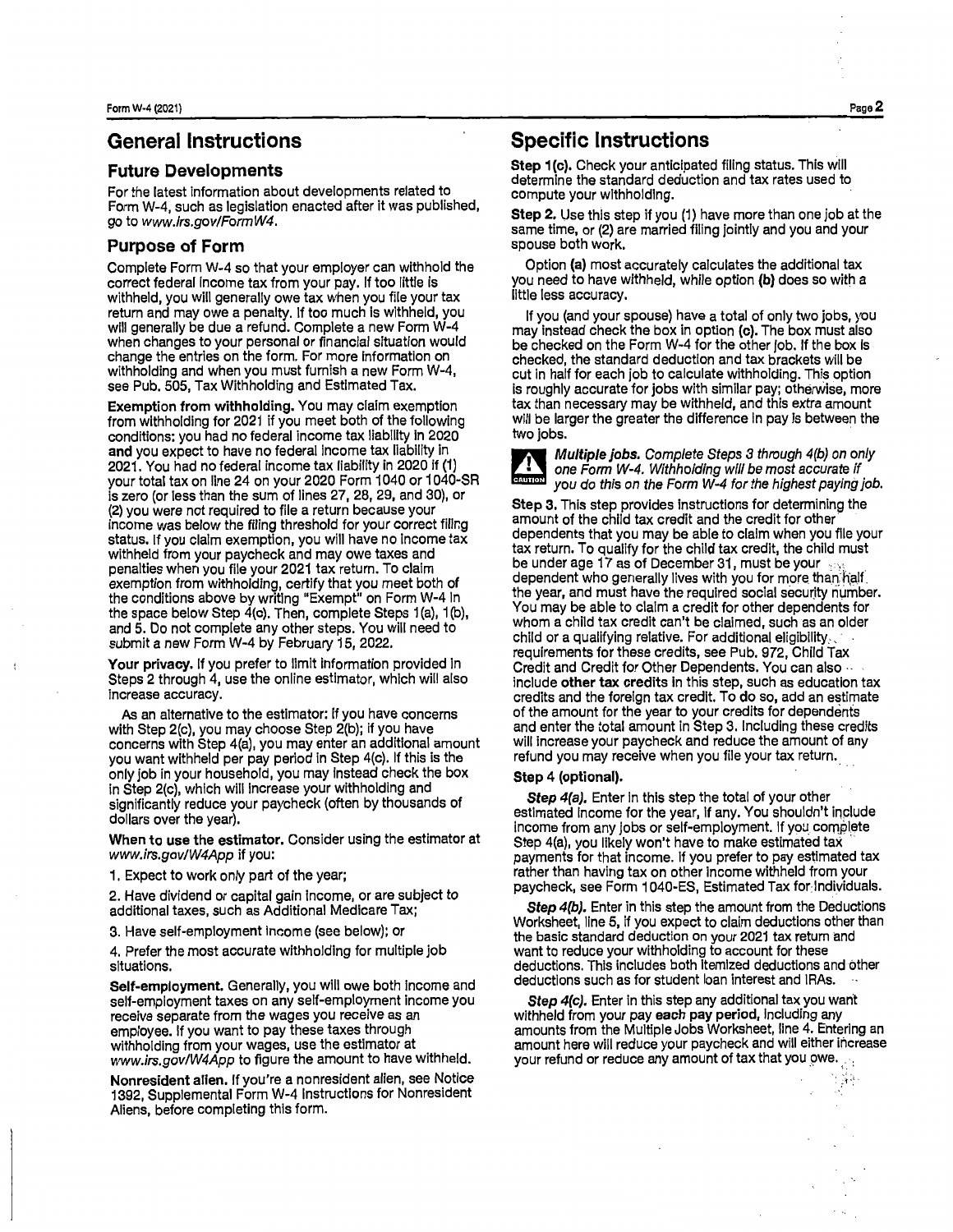Form W-4 (2021)  $\qquad \qquad$  Page  $3$ 

Step 2(b)-Multiple Jobs Worksheet (Keep for your records.)

If you choose the option in Step 2(b) on Form W-4, complete this worksheet (which calculates the total extra tax for all jobs) on only ONE Form W-4. Withholding will be most accurate if you complete the worksheet and enter the result on the Form W-4 for the highest paying job.

**Note:** If more than one job has annual wages of more than \$120,000 or there are more than three jobs, see Pub. 505 for additional tables; or, you can use the online withholding estimator at www.irs.gov/W4App.

|            |                                                                                                                                                                                                                                                                                                            |                 | - \$                             |
|------------|------------------------------------------------------------------------------------------------------------------------------------------------------------------------------------------------------------------------------------------------------------------------------------------------------------|-----------------|----------------------------------|
| 2          | Three jobs. If you and/or your spouse have three jobs at the same time, complete lines 2a, 2b, and<br>2c below. Otherwise, skip to line 3.                                                                                                                                                                 |                 |                                  |
|            | a Find the amount from the appropriate table on page 4 using the annual wages from the highest<br>paying job in the "Higher Paying Job" row and the annual wages for your next highest paying job<br>in the "Lower Paying Job" column. Find the value at the intersection of the two household salaries    | 2a \$           | $\alpha \sim \gamma_{\rm B}$ y . |
|            | b Add the annual wages of the two highest paying jobs from line 2a together and use the total as the<br>wages in the "Higher Paying Job" row and use the annual wages for your third job in the "Lower<br>Paying Job" column to find the amount from the appropriate table on page 4 and enter this amount |                 |                                  |
| on line 2b | the contract of the contract of the contract of the contract of the contract of the contract of the contract of                                                                                                                                                                                            |                 | $2b \quad $$                     |
|            | c Add the amounts from lines 2a and 2b and enter the result on line $2c \cdot \cdot \cdot \cdot \cdot \cdot \cdot \cdot \cdot$                                                                                                                                                                             | 2c <sub>5</sub> |                                  |
| з          | Enter the number of pay periods per year for the highest paying job. For example, if that job pays<br>weekly, enter 52; if it pays every other week, enter 26; if it pays monthly, enter 12, etc.                                                                                                          | з               |                                  |
| 4          | Divide the annual amount on line 1 or line 2c by the number of pay periods on line 3. Enter this<br>amount here and in Step 4(c) of Form W-4 for the highest paying job (along with any other additional                                                                                                   |                 |                                  |
|            | Step 4(b) - Deductions Worksheet (Keep for your records.)                                                                                                                                                                                                                                                  |                 |                                  |
| 1.         | Enter an estimate of your 2021 itemized deductions (from Schedule A (Form 1040)). Such deductions<br>may include qualifying home mortgage interest, charitable contributions, state and local taxes (up to                                                                                                 | 1               | - \$                             |
| 2          | • \$25,100 if you're married filing jointly or qualifying widow(er)<br>Enter: • \$18,800 if you're head of household<br>• \$12,550 if you're single or married filing separately<br>$\sim$                                                                                                                 |                 | 2 <sup>5</sup>                   |
| 3          | If line 1 is greater than line 2, subtract line 2 from line 1 and enter the result here. If line 2 is greater<br>than line 1, enter "-0-"                                                                                                                                                                  | 3.              | \$                               |
| 4          | Enter an estimate of your student loan interest, deductible IRA contributions, and certain other<br>adjustments (from Part II of Schedule 1 (Form 1040)). See Pub. 505 for more information                                                                                                                |                 |                                  |
|            | Add lines 3 and 4. Enter the result here and in Step 4(b) of Form W-4 $\ldots$ , $\ldots$ , $\ldots$                                                                                                                                                                                                       | 55              |                                  |

Privacy Act and Paperwork Reduction Act Notice. We ask for the information<br>on this form to carry out the internal Revenue laws of the United States. Internal<br>Revenue Code sections 3402(f)(2) and 6109 and their regulations possessions for use in administering their tax laws; and to the Department of<br>Health and Human Services for use in the National Directory of New Hires. We<br>may also disclose this information to other countries under a tax t and state agencies to enforce federal nontax criminal laws, or to federal law enforcement and Intelligence agencies to combat terrorism.

You are not required to provide the information requested on a form that is subject to the Paperwork Reduction Act unless the form displays a valid OMB<br>control number. Books or records relating to a form or its instructions must be<br>retained as long as their contents may become material in the admi confidential, as required by Code section 6103.

The average time and expenses required to complete and file this form wlli vary depending on individual circumstances. For estimated averages, see the instructions for your income tax return.

If you have suggestions for making this form simpler, we would be happy to hear<br>from you. See the instructions for your income tax return,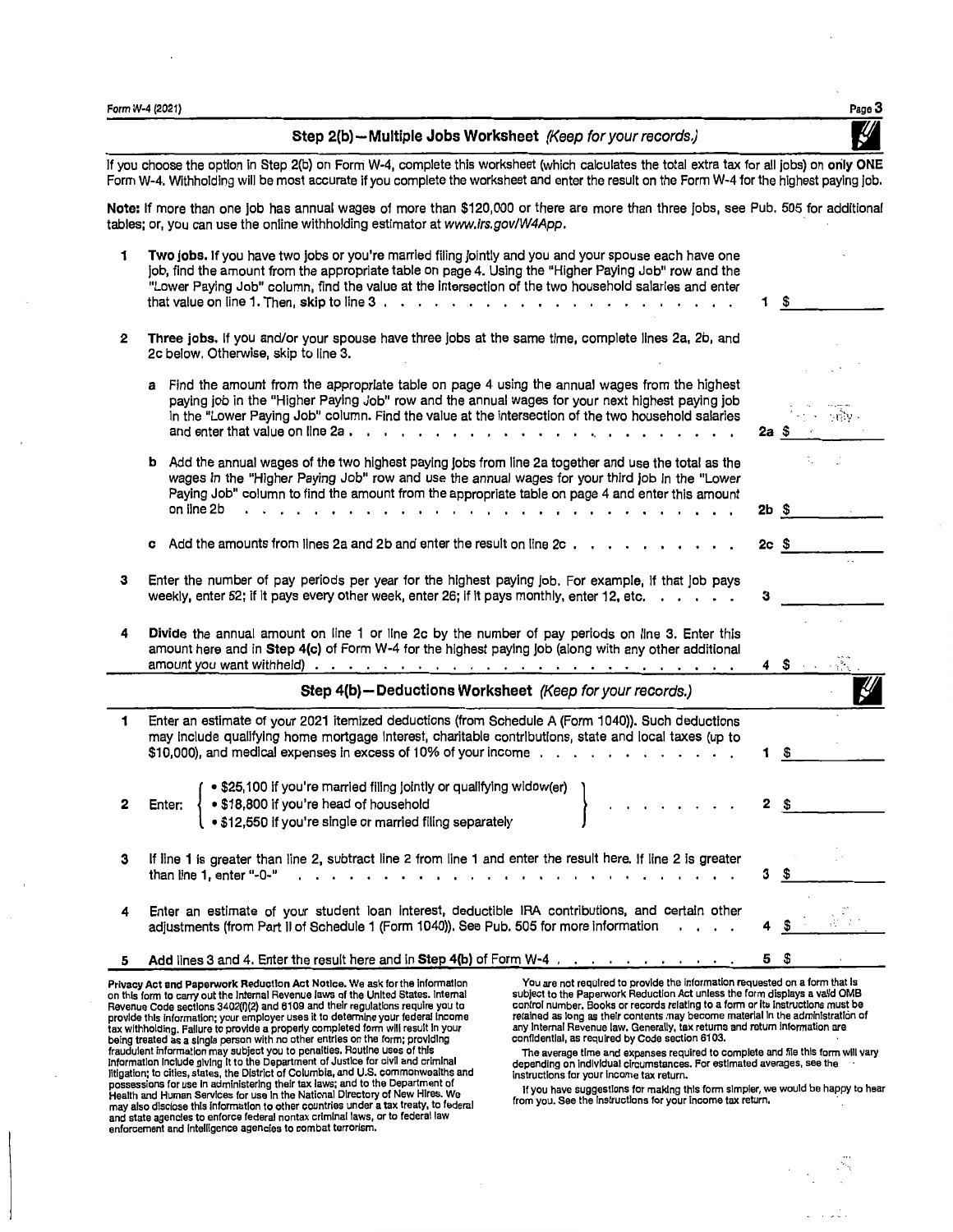| Form W-4 (2021)<br>Page 4                 |                                                |                    |                      |                    |                      |                          |                                            |                                               |                    |                    |                        |                       |
|-------------------------------------------|------------------------------------------------|--------------------|----------------------|--------------------|----------------------|--------------------------|--------------------------------------------|-----------------------------------------------|--------------------|--------------------|------------------------|-----------------------|
|                                           | Married Filing Jointly or Qualifying Widow(er) |                    |                      |                    |                      |                          |                                            |                                               |                    |                    |                        |                       |
| Higher Paying Job                         |                                                |                    |                      |                    |                      |                          |                                            | Lower Paying Job Annual Taxable Wage & Salary |                    |                    |                        |                       |
| Annual Taxable<br>Wage & Salary           | $$0 -$<br>9,999                                | \$10,000<br>19,999 | \$20,000 -<br>29,999 | \$30,000<br>39,999 | \$40,000 -<br>49,999 | $$50,000 -$<br>59,999    | \$60,000<br>69,999                         | \$70,000 -<br>79,999                          | \$80,000<br>89,999 | \$90,000<br>99,999 | \$100,000<br>109,999   | \$110,000-<br>120,000 |
| \$0 -<br>9,999                            | \$0                                            | \$190              | \$850                | \$890              | \$1,020              | \$1,020                  | \$1,020                                    | \$1,020                                       | \$1,020            | \$1,100            | \$1,870                | \$1,870               |
| $$10,000 -$<br>19,999                     | 190                                            | 1,190              | 1,890                | 2,090              | 2,220                | 2,220                    | 2,220                                      | 2,220                                         | 2,300              | 3,300              | 4,070                  | 4,070                 |
| $$20,000 -$<br>29,999                     | 850                                            | 1,890              | 2,750                | 2,950              | 3,080                | 3,080                    | 3,080                                      | 3,160                                         | 4,160              | 5,160              | 5,930                  | 5,930                 |
| \$30,000 -<br>39,999                      | 890                                            | 2,090              | 2,950                | 3,150              | 3,280                | 3,280                    | 3,360                                      | 4,360                                         | 5,360              | 6,360              | 7,130                  | 7,130                 |
| \$40,000 -<br>49,999                      | 1,020                                          | 2,220              | 3,080                | 3,280              | 3,410                | 3,490                    | 4,490                                      | 5,490                                         | 6,490              | 7,490              | 8,260                  | 8,260                 |
| 59,999<br>\$50,000 -                      | 1,020                                          | 2,220              | 3,080                | 3,280              | 3,490                | 4,490                    | 5,490                                      | 6,490                                         | 7,490              | 8,490              | 9,260                  | 9,260                 |
| \$60,000 -<br>69,999                      | 1,020                                          | 2,220              | 3,080                | 3,360              | 4,490                | 5,490                    | 6,490                                      | 7,490                                         | 8,490              | 9,490              | 10,260                 | 10,260                |
| \$70,000 - 79,999                         | 1,020                                          | 2,220              | 3,160                | 4,360              | 5,490                | 6,490                    | 7,490                                      | 8,490                                         | 9,490              | 10,490             | 11,260                 | 11,260                |
| \$80,000 - 99,999                         | 1,020                                          | 3,150              | 5,010                | 6,210              | 7,340                | 8,340                    | 9,340                                      | 10,340                                        | 11,340             | 12,340             | 13,260                 | 13,460                |
| \$100,000 - 149,999                       | 1,870                                          | 4,070              | 5,930                | 7,130              | 8,260                | 9,320                    | 10,520                                     | 11,720                                        | 12,920             | 14,120             | 15,090                 | 15,290                |
| \$150,000 - 239,999                       | 2,040                                          | 4,440              | 6,500                | 7,900              | 9,230                | 10,430                   | 11,630                                     | 12,830                                        | 14,030             | 15,230             | 16,190                 | 16,400                |
| \$240,000 - 259,999                       | 2,040                                          | 4,440              | 6,500                | 7,900              | 9,230                | 10,430                   | 11,630                                     | 12,830                                        | 14,030             | 15,270             | 17,040                 | 18,040                |
| \$260,000 - 279,999                       | 2,040                                          | 4,440              | 6,500                | 7,900              | 9,230                | 10,430                   | 11,630                                     | 12,870                                        | 14,870             | 16,870             | 18,640                 | 19,640                |
| \$280,000 - 299,999                       | 2,040                                          | 4,440              | 6,500                | 7,900              | 9,230                | 10,470                   | 12,470                                     | 14,470                                        | 16,470             | 18,470             | 20,240                 | 21,240                |
| \$300,000 - 319,999                       | 2,040                                          | 4,440              | 6,500                | 7,940              | 10,070               | 12,070                   | 14,070                                     | 16,070                                        | 18,070             | 20,070             | 21,840                 | 22,840                |
| \$320,000 - 364,999                       | 2,720                                          | 5,920              | 8,780                | 10,980             | 13,110               | 15,110                   | 17,110                                     | 19,110                                        | 21,190             | 23,490             | 25,560                 | 26,860                |
| \$365,000 - 524,999                       | 2,970                                          | 6,470              | 9,630                | 12,130             | 14,560               | 16,860                   | 19,160                                     | 21,460                                        | 23,760             | 26,060             | 28,130                 | 29,430                |
| \$525,000 and over                        | 3,140                                          | 6,840              | 10,200               | 12,900             | 15,530               | 18,030                   | 20,530                                     | 23,030                                        | 25,530             | 28,030             | 30,300                 | 31,800                |
|                                           |                                                |                    |                      |                    |                      |                          | <b>Single or Married Filing Separately</b> |                                               |                    |                    |                        |                       |
| Higher Paying Job                         |                                                |                    |                      |                    |                      |                          |                                            | Lower Paying Job Annual Taxable Wage & Salary |                    |                    |                        |                       |
| <b>Annual Taxable</b><br>Wage & Salary    | $$0 -$<br>9,999                                | \$10,000<br>19,999 | \$20,000<br>29,999   | \$30,000<br>39,999 | \$40,000 -<br>49,999 | \$50,000 -<br>59,999     | \$60,000<br>69,999                         | \$70,000 -<br>79,999                          | \$80,000<br>89,999 | \$90,000<br>99,999 | \$100,000 -<br>109,999 | \$110,000-<br>120,000 |
|                                           |                                                |                    |                      |                    |                      |                          |                                            |                                               |                    |                    |                        |                       |
| 9,999<br>\$0 -                            | \$440                                          | \$940              | \$1,020              | \$1,020            | \$1,410              | \$1,870                  | \$1,870                                    | \$1,870                                       | \$1,870            | \$2,030            | \$2,040                | \$2,040               |
| $$10,000 -$<br>19,999                     | 940                                            | 1,540              | 1,620                | 2,020<br>3,100     | 3,020                | 3,470                    | 3,470                                      | 3,470                                         | 3,640              | 3,840              | 3,840                  | 3,840                 |
| 29,999<br>\$20,000 -                      | 1,020                                          | 1,620              | 2,100                |                    | 4,100                | 4,550                    | 4,550                                      | 4,720                                         | 4,920              | 5,120              | 5,120                  | 5,120                 |
| $$30,000 -$<br>39,999                     | 1,020                                          | 2,020              | 3,100                | 4,100              | 5,100                | 5,550                    | 5,720                                      | 5,920                                         | 6,120              | 6,320<br>8,140     | 6,320                  | 6,320                 |
| 59,999<br>\$40,000 -                      | 1,870                                          | 3,470              | 4,550                | 5,550              | 6,690                | 7,340                    | 7,540                                      | 7,740                                         | 7,940              | 8,540              | 8,150                  | 8,150<br>9,990        |
| \$60,000 -<br>79,999<br>\$80,000 - 99,999 | 1,870<br>2,000                                 | 3,470              | 4,690<br>5,090       | 5,890<br>6,290     | 7,090<br>7,490       | 7,740<br>8,140           | 7,940<br>8,340                             | 8,140<br>8,540                                | 8,340<br>9,390     | 10,390             | 9,190<br>11,190        | 11,990                |
| \$100,000 - 124,999                       | 2,040                                          | 3,810<br>3,840     | 5,120                | 6,320              | 7,520                | 8,360                    | 9,360                                      | 10,360                                        | 11,360             | 12,360             | 13,410                 | 14,510                |
| \$125,000 - 149,999                       | 2,040                                          | 3,840              | 5,120                | 6,910              | 8,910                | 10,360                   | 11,360                                     | 12,450                                        | 13,750             | 15,050             | 16,160                 | 17,260                |
| \$150,000 - 174,999                       | 2,220                                          | 4,830              | 6,910                | 8,910              | 10,910               | 12,600                   | 13,900                                     | 15,200                                        | 16,500             | 17,800             | 18,910                 | 20,010                |
| \$175,000 - 199,999                       | 2,720                                          | 5,320              | 7,490                | 9,790              | 12,090               | 13,850                   | 15,150                                     | 16,450                                        | 17,750             | 19,050             | 20,150                 | 21,250                |
| \$200,000 - 249,999                       | 2,970                                          | 5,880              | 8,260                | 10,560             | 12,860               | 14,620                   | 15,920                                     | 17,220                                        | 18,520             | 19,820             | 20,930                 | 22,030                |
| \$250,000 - 399,999                       | 2,970                                          | 5,880              | 8,260                | 10,560             | 12,860               | 14,620                   | 15,920                                     | 17,220                                        | 18,520             | 19,820             | 20,930                 | 22,030                |
| \$400,000 - 449,999                       | 2,970                                          | 5,880              | 8,260                | 10,560             | 12,860               | 14,620                   | 15,920                                     | 17,220                                        | 18,520             | 19,910             | 21,220                 | 22,520                |
| \$450,000 and over                        | 3,140                                          | 6,250              | 8,830                | 11,330             | 13,830               | 15,790                   | 17,290                                     | 18,790                                        | 20,290             | 21,790             | 23,100                 | 24,400                |
|                                           |                                                |                    |                      |                    |                      | <b>Head of Household</b> |                                            |                                               |                    |                    |                        |                       |
| <b>Higher Paying Job</b>                  |                                                |                    |                      |                    |                      |                          |                                            | Lower Paying Job Annual Taxable Wage & Salary |                    |                    |                        |                       |
| Annual Taxable                            | $$0 -$                                         | $$10,000 -$        | $$20,000 -$          | \$30,000           | \$40,000 -           | \$50,000 -               | \$60,000                                   | \$70,000 -                                    | \$80,000           | \$90,000           | \$100,000              | \$110,000 -           |
| Wage & Salary                             | 9,999                                          | 19,999             | 29,999               | 39,999             | 49,999               | 59,999                   | 69,999                                     | 79,999                                        | 89,999             | 99,999             | 109,999                | 120,000               |
| 9,999<br>\$0 -                            | \$0                                            | \$820              | \$930                | \$1,020            | \$1,020              | \$1,020                  | \$1,420                                    | \$1,870                                       | \$1,870            | \$1,910            | \$2,040                | \$2,040               |
| \$10,000 -<br>19,999                      | 820                                            | 1,900              | 2,130                | 2,220              | 2,220                | 2,620                    | 3,620                                      | 4,070                                         | 4,110              | 4,310              | 4,440                  | 4,440                 |
| \$20,000 - 29,999                         | 930                                            | 2,130              | 2,360                | 2,450              | 2,850                | 3,850                    | 4,850                                      | 5,340                                         | 5,540              | 5,740              | 5,870                  | 5,870                 |
| \$30,000 -<br>39,999                      | 1,020                                          | 2,220              | 2,450                | 2,940              | 3,940                | 4,940                    | 5,980                                      | 6,630                                         | 6,830              | 7,030              | 7,160                  | 7,160                 |
| \$40,000 -<br>59,999                      | 1,020                                          | 2,470              | 3,700                | 4,790              | 5,800                | 7,000                    | 8,200                                      | 8,850                                         | 9,050              | 9,250              | 9,380                  | 9,380                 |
| \$60,000 - 79,999                         | 1,870                                          | 4,070              | 5,310                | 6,600              | 7,800                | 9,000                    | 10,200                                     | 10,850                                        | 11,050             | 11,250             | 11,520                 | 12,320                |
| \$80,000 - 99,999                         | 1,880                                          | 4,280              | 5,710                | 7,000              | 8,200                | 9,400                    | 10,600                                     | 11,250                                        | 11,590             | 12,590             | 13,520                 | 14,320                |
| \$100,000 - 124,999                       | 2,040                                          | 4,440              | 5,870                | 7,160              | 8,360                | 9,560                    | 11,240                                     | 12,690                                        | 13,690             | 14,690             | 15,670                 | 16,770                |
| \$125,000 - 149,999                       | 2,040                                          | 4,440              | 5,870                | 7,240              | 9,240                | 11,240                   | 13,240                                     | 14,690                                        | 15,890             | 17,190             | 18,420                 | 19,520                |
| \$150,000 - 174,999                       | 2,040                                          | 4,920              | 7,150                | 9,240              | 11,240               | 13,290                   | 15,590                                     | 17,340                                        | 18,640             | 19,940             | 21,170                 | 22,270                |
| \$175,000 - 199,999                       | 2,720                                          | 5,920              | 8,150                | 10,440             | 12,740               | 15,040                   | 17,340                                     | 19,090                                        | 20,390             | 21,690             | 22,920                 | 24,020<br>24,980      |
| \$200,000 - 249,999                       | 2,970                                          | 6,470              | 9,000                | 11,390             | 13,690               | 15,990                   | 18,290                                     | 20,040                                        | 21,340             | 22,640<br>22,640   | 23,880<br>23,880       | 24,980                |
| \$250,000 - 349,999                       | 2,970                                          | 6,470              | 9,000                | 11,390             | 13,690               | 15,990                   | 18,290                                     | 20,040                                        | 21,340             |                    |                        | 25,200                |
| \$350,000 - 449,999                       | 2,970                                          | 6,470              | 9,000                | 11,390             | 13,690               | 15,990                   | 18,290                                     | 20,040                                        | 21,340             | 22,640             | 23,900                 |                       |

 $\epsilon_{\rm{max}}$ 

V.

 $\cdot$ 

\$450,000 and over | 3,140 | 6,840 | 9,570 | 12,160 | 14,660 | 17,160 | 19,660 | 21,610 | 23,110 | 24,610 | 26,050 | 27,350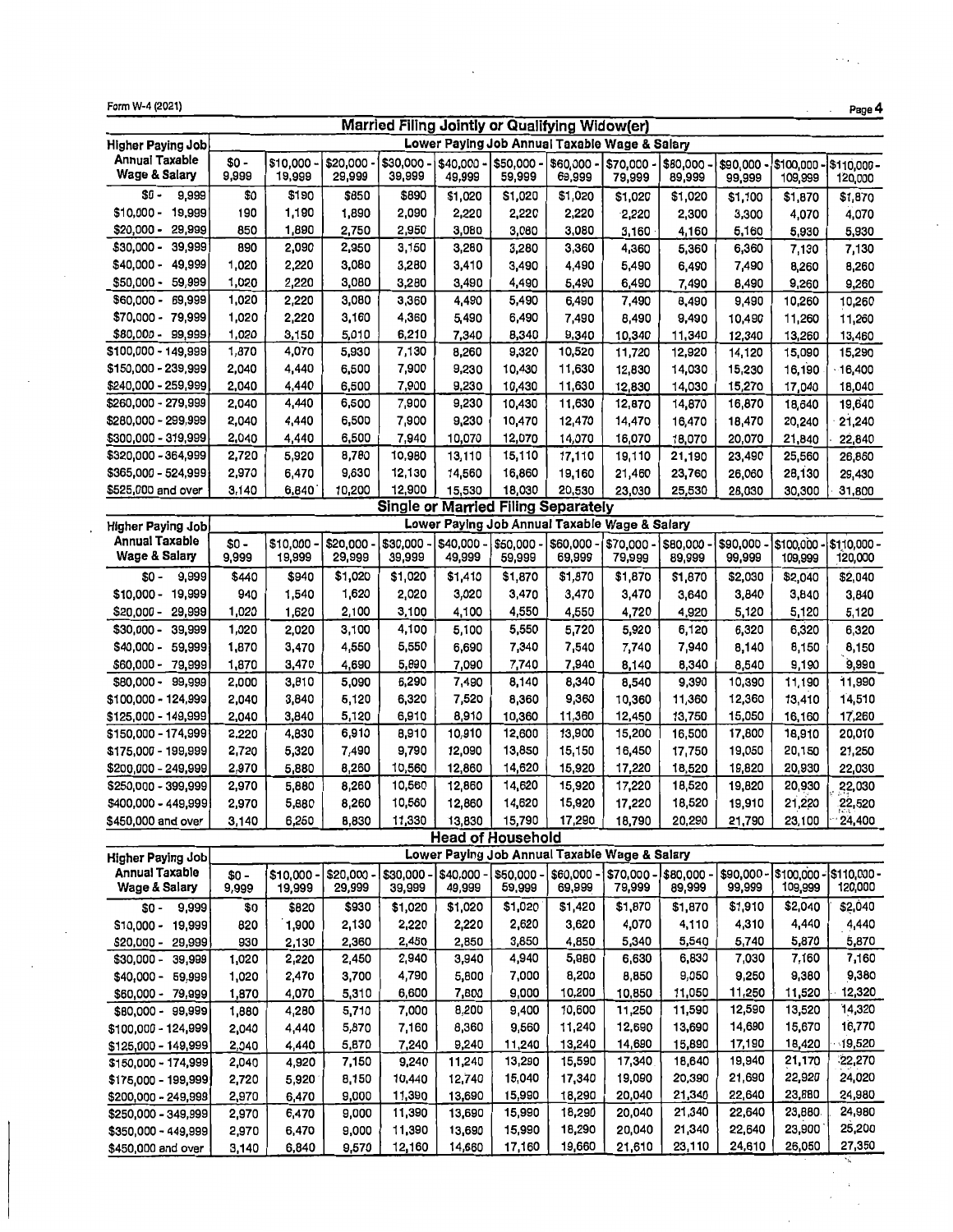

#### **Department of Homeland Security**

U.S. Citizenship and Immigration Services

START **HERE: Read instructions carefully before completing this form. The instructions must be available, either in paper or electronically, during completion of this form. Employers are liable for errors in the completion of this form.** 

**ANTI-DISCRIMINATION NOTICE:** It is illegal to discriminate against work-authorized individuals. Employers **CANNOT** specify which document(s) an employee may present to establish employment authorization and identity. The refusal to hire or continue to employ an individual because the documentation presented has a future expiration date may also constitute illegal discrimination.

| Section 1. Employee Information and Attestation (Employees must complete and sign Section 1 of Form I-9 no later<br>than the first day of employment, but not before accepting a job offer.) |                             |             |                         |                           |                |                     |                                                     |
|----------------------------------------------------------------------------------------------------------------------------------------------------------------------------------------------|-----------------------------|-------------|-------------------------|---------------------------|----------------|---------------------|-----------------------------------------------------|
| Last Name (Family Name)                                                                                                                                                                      |                             |             | First Name (Given Name) |                           | Middle Initial |                     | Other Last Names Used (if any)                      |
| Address (Street Number and Name)                                                                                                                                                             |                             | Apt. Number |                         | City or Town              |                | <i><b>State</b></i> | ZIP Code                                            |
| Date of Birth (mm/dd/yyyy)                                                                                                                                                                   | U.S. Social Security Number |             |                         | Employee's E-mail Address |                |                     | Employee's Telephone Number<br>$\sim 100$ $M_\odot$ |

I **am aware that federal law provides for imprisonment and/or fines for false statements or use of false documents in connection with the completion of this form.** 

#### I **attest, under penalty of perjury, that** I **am (check one of the following boxes):**

| 1. A citizen of the United States                                                                                                                                                                                                                                                                                                                                                                             |                         |                           |                           |                             |
|---------------------------------------------------------------------------------------------------------------------------------------------------------------------------------------------------------------------------------------------------------------------------------------------------------------------------------------------------------------------------------------------------------------|-------------------------|---------------------------|---------------------------|-----------------------------|
| 2. A noncitizen national of the United States (See instructions)                                                                                                                                                                                                                                                                                                                                              |                         |                           |                           |                             |
| 3. A lawful permanent resident<br>(Alien Registration Number/USCIS Number):                                                                                                                                                                                                                                                                                                                                   |                         |                           |                           |                             |
| 4. An alien authorized to work until (expiration date, if applicable, mm/dd/vyyy):<br>Some aliens may write "N/A" in the expiration date field. (See instructions)                                                                                                                                                                                                                                            |                         |                           |                           | QR Code - Section 1         |
| Aliens authorized to work must provide only one of the following document numbers to complete Form I-9:<br>An Alien Registration Number/USCIS Number OR Form I-94 Admission Number OR Foreign Passport Number.<br>1. Alien Registration Number/USCIS Number:                                                                                                                                                  |                         |                           |                           | Do Not Write In This Space. |
| <b>OR</b><br>2. Form I-94 Admission Number:<br><b>OR</b>                                                                                                                                                                                                                                                                                                                                                      |                         |                           |                           |                             |
| 3. Foreign Passport Number:                                                                                                                                                                                                                                                                                                                                                                                   |                         |                           |                           |                             |
| Country of Issuance:                                                                                                                                                                                                                                                                                                                                                                                          |                         |                           |                           |                             |
| Signature of Employee                                                                                                                                                                                                                                                                                                                                                                                         |                         | Today's Date (mm/dd/yyyy) |                           |                             |
| reparer and/or Translator Certification (check one):<br>Didat not use a preparer or transition. The pregaments and/or transitional assistant the attrover in completing Septem-1<br>and the factories and the completed and signed when preparent and/or thumishore assists an employee in completing Section<br>have assisted in the completion of Section<br>knowledge the information is true and correct. |                         |                           |                           |                             |
| Signature of Preparer or Translator                                                                                                                                                                                                                                                                                                                                                                           |                         |                           | Today's Date (mm/dd/yyyy) |                             |
| Last Name (Family Name)                                                                                                                                                                                                                                                                                                                                                                                       | First Name (Given Name) |                           |                           |                             |
| Address (Street Number and Name)                                                                                                                                                                                                                                                                                                                                                                              | City or Town            |                           | <b>State</b>              | ZIP Code                    |

**Employer Completes Next Page STOP STOP** 

ય જે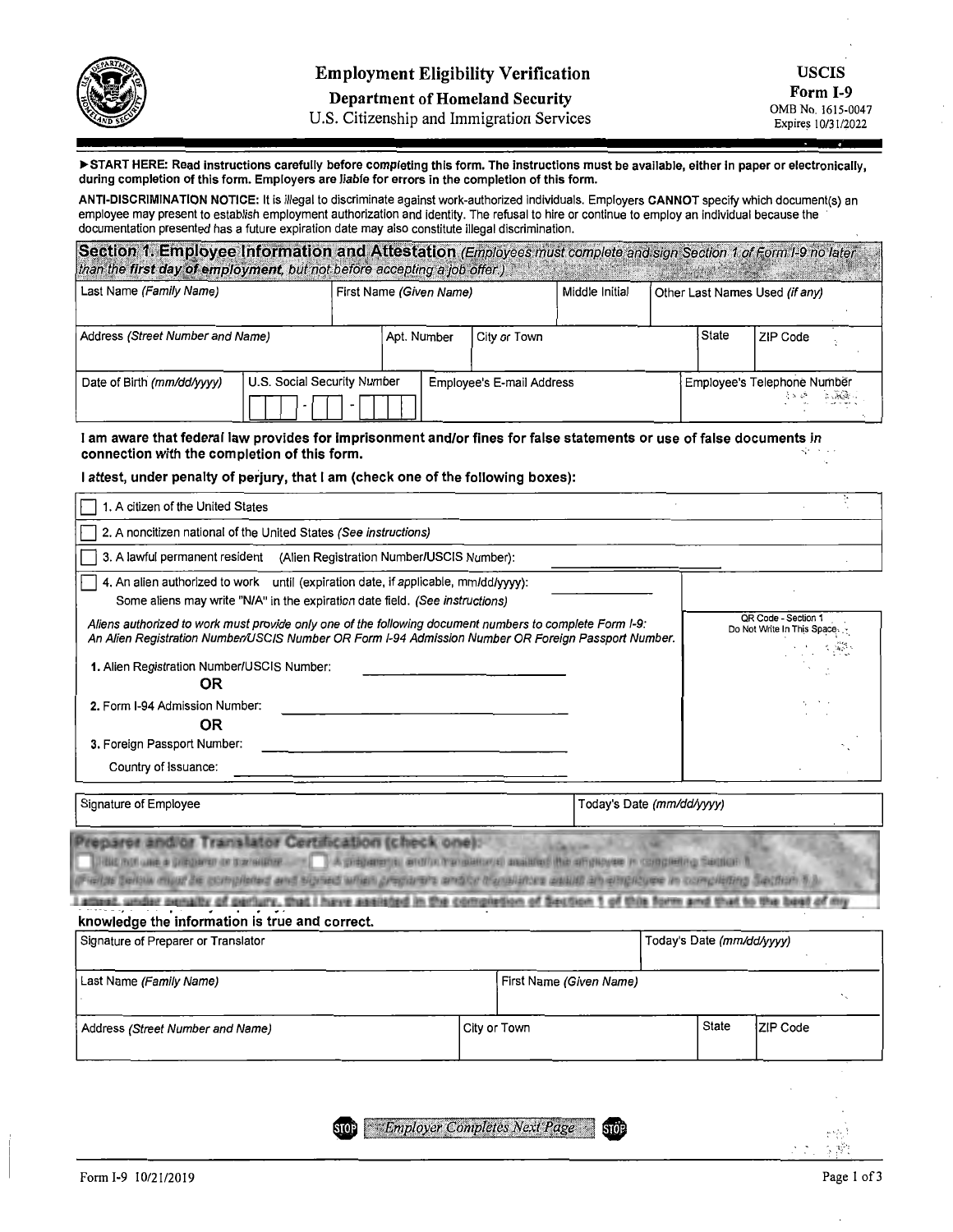

### **Employment Eligibility Verification**

## **USCIS**

**Form I-9**<br> **OMB No. 1615-0047** 

**Department of Homeland Security**  U.S. Citizenship and Immigration Services

Expires 10/31/2022

| Section 2. Employer or Authorized Representative Review and Verification<br>(Employers or their authorized representative must complete and sign Section 2 within 3 business days of the employee's first day of employment. You<br>must physically examine one document from List A OR a combination of one document from List B and one document from List C as listed on the "Lists<br>of Acceptable Documents.") | <b>CONSTRUCTION CONTROLLED BY A CONSTRUCTION</b> |                                       |                         |                          |      |                                                        |
|----------------------------------------------------------------------------------------------------------------------------------------------------------------------------------------------------------------------------------------------------------------------------------------------------------------------------------------------------------------------------------------------------------------------|--------------------------------------------------|---------------------------------------|-------------------------|--------------------------|------|--------------------------------------------------------|
| <b>Employee Info from Section 1</b>                                                                                                                                                                                                                                                                                                                                                                                  | Last Name (Family Name)                          |                                       | First Name (Given Name) |                          | M.I. | Citizenship/Immigration Status                         |
| List A<br><b>Identity and Employment Authorization</b>                                                                                                                                                                                                                                                                                                                                                               | <b>OR</b>                                        | List B<br>Identity                    |                         | <b>AND</b>               |      | List C<br><b>Employment Authorization</b>              |
| Document Title                                                                                                                                                                                                                                                                                                                                                                                                       |                                                  | Document Title                        |                         | Document Title           |      |                                                        |
| <b>Issuing Authority</b>                                                                                                                                                                                                                                                                                                                                                                                             |                                                  | <b>Issuing Authority</b>              |                         | <b>Issuing Authority</b> |      |                                                        |
| Document Number                                                                                                                                                                                                                                                                                                                                                                                                      |                                                  | Document Number                       |                         | <b>Document Number</b>   |      |                                                        |
| Expiration Date (if any) (mm/dd/yyyy)                                                                                                                                                                                                                                                                                                                                                                                |                                                  | Expiration Date (if any) (mm/dd/yyyy) |                         |                          |      | Expiration Date (if any) (mm/dd/yyyy)                  |
| Document Title                                                                                                                                                                                                                                                                                                                                                                                                       |                                                  |                                       |                         |                          |      |                                                        |
| <b>Issuing Authority</b>                                                                                                                                                                                                                                                                                                                                                                                             |                                                  | Additional Information                |                         |                          |      | QR Code - Sections 2 & 3<br>Do Not Write In This Space |
| Document Number                                                                                                                                                                                                                                                                                                                                                                                                      |                                                  |                                       |                         |                          |      |                                                        |
| Expiration Date (if any) (mm/dd/yyyy)                                                                                                                                                                                                                                                                                                                                                                                |                                                  |                                       |                         |                          |      |                                                        |
| Document Title                                                                                                                                                                                                                                                                                                                                                                                                       |                                                  |                                       |                         |                          |      |                                                        |
| <b>Issuing Authority</b>                                                                                                                                                                                                                                                                                                                                                                                             |                                                  |                                       |                         |                          |      |                                                        |
| <b>Document Number</b>                                                                                                                                                                                                                                                                                                                                                                                               |                                                  |                                       |                         |                          |      |                                                        |
| Expiration Date (if any) (mm/dd/yyyy)                                                                                                                                                                                                                                                                                                                                                                                |                                                  |                                       |                         |                          |      |                                                        |

**Certification:** I **attest, under penalty of perjury, that (1)** I **have examined the document(s) presented by the above-named employee, (2) the above-listed document(s) appear to be genuine and to relate to the employee named, and (3) to the best of my knowledge the employee is authorized to work in the United States.**   $\zeta_{\rm{N}}\approx\frac{1}{2}\zeta_{\rm{N}}\zeta_{\rm{N}}$ 

| The employee's first day of employment (mm/dd/yyyy):                                                                                                                                                                                                              |                                                     | بكتة وبدر<br>(See instructions for exemptions)                              |                                     |  |                                          |       |                                               |       |
|-------------------------------------------------------------------------------------------------------------------------------------------------------------------------------------------------------------------------------------------------------------------|-----------------------------------------------------|-----------------------------------------------------------------------------|-------------------------------------|--|------------------------------------------|-------|-----------------------------------------------|-------|
| Signature of Employer or Authorized Representative                                                                                                                                                                                                                |                                                     | Today's Date (mm/dd/yyyy)<br>Title of Employer or Authorized Representative |                                     |  |                                          |       |                                               |       |
| Last Name of Employer or Authorized Representative                                                                                                                                                                                                                | First Name of Employer or Authorized Representative |                                                                             |                                     |  |                                          |       | Employer's Business or Organization Name      |       |
| Employer's Business or Organization Address (Street Number and Name)                                                                                                                                                                                              |                                                     |                                                                             | City or Town                        |  |                                          | State | ZIP Code                                      |       |
| Section 3. Reverification and Rehires (To be completed and signed by employer or authorized representative.)                                                                                                                                                      |                                                     |                                                                             |                                     |  |                                          |       |                                               |       |
| A. New Name (if applicable)<br><b>Car Of Street Street, San</b>                                                                                                                                                                                                   |                                                     |                                                                             |                                     |  | <b>B.</b> Date of Rehire (if applicable) |       |                                               |       |
| Last Name (Family Name)                                                                                                                                                                                                                                           | First Name (Given Name)                             |                                                                             | Middle Initial<br>Date (mm/dd/yyyy) |  |                                          |       |                                               | at as |
| C. If the employee's previous grant of employment authorization has expired, provide the information for the document or receipt that establishes<br>continuing employment authorization in the space provided below.                                             |                                                     |                                                                             |                                     |  |                                          |       |                                               |       |
| l Document Title                                                                                                                                                                                                                                                  |                                                     |                                                                             | Document Number                     |  |                                          |       | Expiration Date (if any) (mm/dd/yyyy)         |       |
| attest, under penalty of perjury, that to the best of my knowledge, this employee is authorized to work in the United States, and if<br>the employee presented document(s), the document(s) I have examined appear to be genuine and to relate to the individual. |                                                     |                                                                             |                                     |  |                                          |       |                                               |       |
| Signature of Employer or Authorized Representative                                                                                                                                                                                                                |                                                     | Today's Date (mm/dd/yyyy)                                                   |                                     |  |                                          |       | Name of Employer or Authorized Representative |       |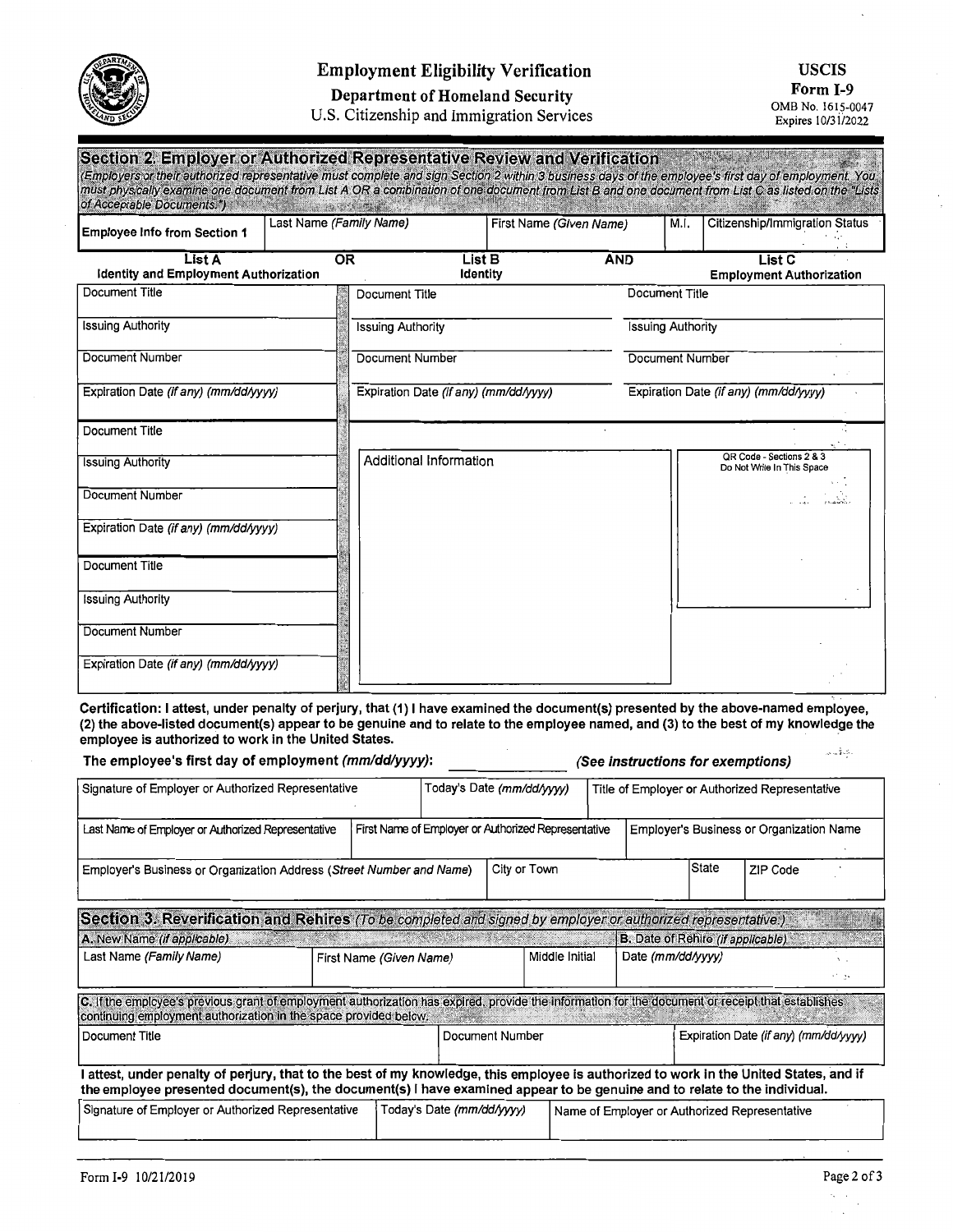# **LISTS OF ACCEPTABLE DOCUMENTS All documents must be UNEXPIRED**

Employees may present one selection from List A or a combination of one selection from List B and one selection from List C.

| <b>LIST A</b><br><b>Documents that Establish</b><br>Both Identity and<br><b>Employment Authorization</b>                                                                                                                                                                    | <b>OR</b> | <b>LIST B</b><br><b>Documents that Establish</b><br><b>Identity</b><br><b>AND</b>                                                                                                                                                   | <b>LIST C</b><br><b>Documents that Establish</b><br><b>Employment Authorization</b>                                                                                                              |
|-----------------------------------------------------------------------------------------------------------------------------------------------------------------------------------------------------------------------------------------------------------------------------|-----------|-------------------------------------------------------------------------------------------------------------------------------------------------------------------------------------------------------------------------------------|--------------------------------------------------------------------------------------------------------------------------------------------------------------------------------------------------|
| 1. U.S. Passport or U.S. Passport Card<br>2. Permanent Resident Card or Alien<br>Registration Receipt Card (Form I-551)<br>3. Foreign passport that contains a<br>temporary 1-551 stamp or temporary                                                                        |           | 1.<br>Driver's license or ID card issued by a<br>State or outlying possession of the<br>United States provided it contains a<br>photograph or information such as<br>name, date of birth, gender, height, eye<br>color, and address | 1. A Social Security Account Number<br>card, unless the card includes one of<br>the following restrictions:<br>(1) NOT VALID FOR EMPLOYMENT<br>(2) VALID FOR WORK ONLY WITH<br>INS AUTHORIZATION |
| I-551 printed notation on a machine-<br>readable immigrant visa<br>4. Employment Authorization Document<br>that contains a photograph (Form<br>$1-766$                                                                                                                      |           | 2.<br>ID card issued by federal, state or local<br>government agencies or entities,<br>provided it contains a photograph or<br>information such as name, date of birth,<br>gender, height, eye color, and address                   | (3) VALID FOR WORK ONLY WITH<br>DHS AUTHORIZATION<br>2. Certification of report of birth issued<br>by the Department of State (Forms<br>DS-1350, FS-545, FS-240)                                 |
| 5. For a nonimmigrant alien authorized<br>to work for a specific employer<br>because of his or her status:<br>a. Foreign passport; and                                                                                                                                      |           | 3. School ID card with a photograph<br>4. Voter's registration card<br>5.<br>U.S. Military card or draft record<br>Military dependent's ID card<br>6.                                                                               | 3. Original or certified copy of birth<br>certificate issued by a State,<br>county, municipal authority, or.<br>territory of the United States.<br>bearing an official seal                      |
| b. Form I-94 or Form I-94A that has<br>the following:<br>(1) The same name as the passport;<br>and                                                                                                                                                                          |           | 7. U.S. Coast Guard Merchant Mariner<br>Card<br>8. Native American tribal document                                                                                                                                                  | 4. Native American tribal document<br>5. U.S. Citizen ID Card (Form I-197)                                                                                                                       |
| (2) An endorsement of the alien's<br>nonimmigrant status as long as<br>that period of endorsement has<br>not yet expired and the                                                                                                                                            |           | 9.<br>Driver's license issued by a Canadian<br>government authority                                                                                                                                                                 | 6. Identification Card for Use of ye<br>Resident Citizen in the United<br>States (Form I-179)<br>7. Employment authorization                                                                     |
| proposed employment is not in<br>conflict with any restrictions or<br>limitations identified on the form.                                                                                                                                                                   |           | For persons under age 18 who are<br>unable to present a document<br>listed above:                                                                                                                                                   | document issued by the<br>Department of Homeland Security                                                                                                                                        |
| 6. Passport from the Federated States<br>of Micronesia (FSM) or the Republic<br>of the Marshall Islands (RMI) with<br>Form I-94 or Form I-94A indicating<br>nonimmigrant admission under the<br>Compact of Free Association Between<br>the United States and the FSM or RMI |           | 10. School record or report card<br>11. Clinic, doctor, or hospital record<br>12. Day-care or nursery school record                                                                                                                 |                                                                                                                                                                                                  |

**Examples of many of these documents appear in the Handbook for Employers (M-274).** 

#### **Refer to the instructions for more information about acceptable receipts.**

è